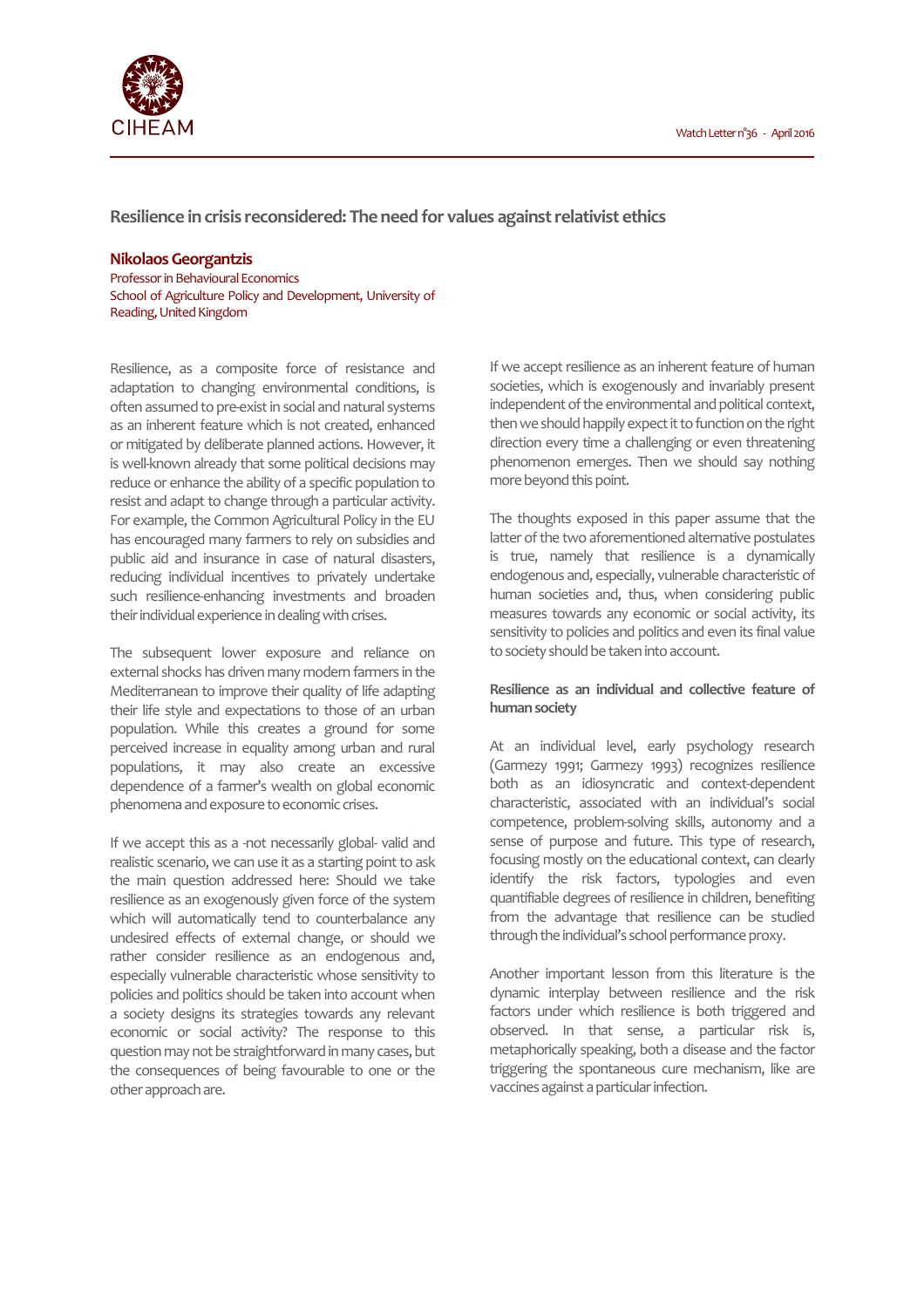

Translating these lessons from the individual to the social domain would be methodologically useful and even desirable from a normative point of view, but unfortunately this is not as straightforward as one could imagine. The immediate problem that one could suspect to emerge in such a translation of lessons from individual to social resilience would be the heterogeneity of individual preferences and, thus, behaviours in the society. However, this is not the most important divergence between the individual and social sources of resilience, not so much because heterogeneity in a society is negligible, but, rather, because individual behaviour is also the result of many underlying potentially divergent attractors of actions, like selfishness and altruism or laziness and creativity, to name a few examples.

The main problem when trying to translate the lessons learnt from individual resilience in an educational context to resilience in the social context is the assessment of outcomes. Specifically, while it is straightforward to assess a student's resistance and adaptation to a risky environment coping with challenging or unfavourable environments, by looking at his/her performance in the educational context, it is difficult to assess the resilience of a social system unless we fall into the trap to consider as good all forces against change. It becomes apparent, that studying the quantity of resistance against change is not sufficient, because some of today's risks and challenges may be good starting points for a positive change.

In fact, in the dynamic context mentioned above, even the risk of a negative change is the mechanism necessary for the activation of resilience mechanisms in the society. The reader must have realized by now that a major problem in studying resilience from either a positive or a normative point of view, is that the researcher or the policy maker must respond to the challenging questions, i) what is a good or a bad change in the social context? and ii) is all resilience good by definition?

## **Subjective values and objective prices**

Since the early awakening of our thirst for knowing the truth, humans have too often believed to hold the keys of the door leading to the one and absolute truth, usually expressed as religious beliefs, but also, as lemmas of early science based on casual observation of a wrongly "obvious" reality.

With a large proportion of individualistic ethics and relatively low empathy for others' "absolute truths", the early debates have only exceptionally been solved through the dialogue among philosophers. Rather, the conflict among "absolute truths" has often led to violence and war, which unfortunately does not seem to have been abolished (although substantially reduced) yet in the modern world.

In an effort to mitigate the devastating effects of competing absolutistic views on the potential for a peaceful symbiosis among diverse people on the same planet, the useful and appealing presumption that "two parties claiming divergent truths might be both wrong" was broadly confused with the wrong version of it, that "... they could be both right", which easily gave its place to the even more wrong relativist corollary that "there is no absolute truth". This easily accepted principle is well-known for its problematic inconsistency with itself, as it belongs to the family of self-contradictory statements, profoundly and eloquently reviewed by Hofstadter (1979). Despite the self-contradictory nature of the basic philosophical relativism axiom, the recognition of our cognitive limitations and biases as thinkers bring most of the social scientists closer to a relativistic production of partial approaches to knowledge than to a noble but almost unfeasible endeavour for the discovery of global absolute truths.

In the context of the modern capitalist market-centred societies, relativistic approaches were further encouraged by a radical shift of the discipline of economics at both the academic and the practical level away from value, which is by now fully replaced in all textbooks by market price. Things worth what the market says they worth! Arguably, determining the value of things is a very difficult task that would require a broad consensus on fundamental principles, very similar to agreeing among heterogeneous individuals on the absolute truths to believe in. Markets, empowered by "invisible hand" mechanisms are the obvious solution to this apparent impasse. We do not have to agree on anything, as long as we can let the supply and the demand of a good to determine its price by free exchange through the market mechanism.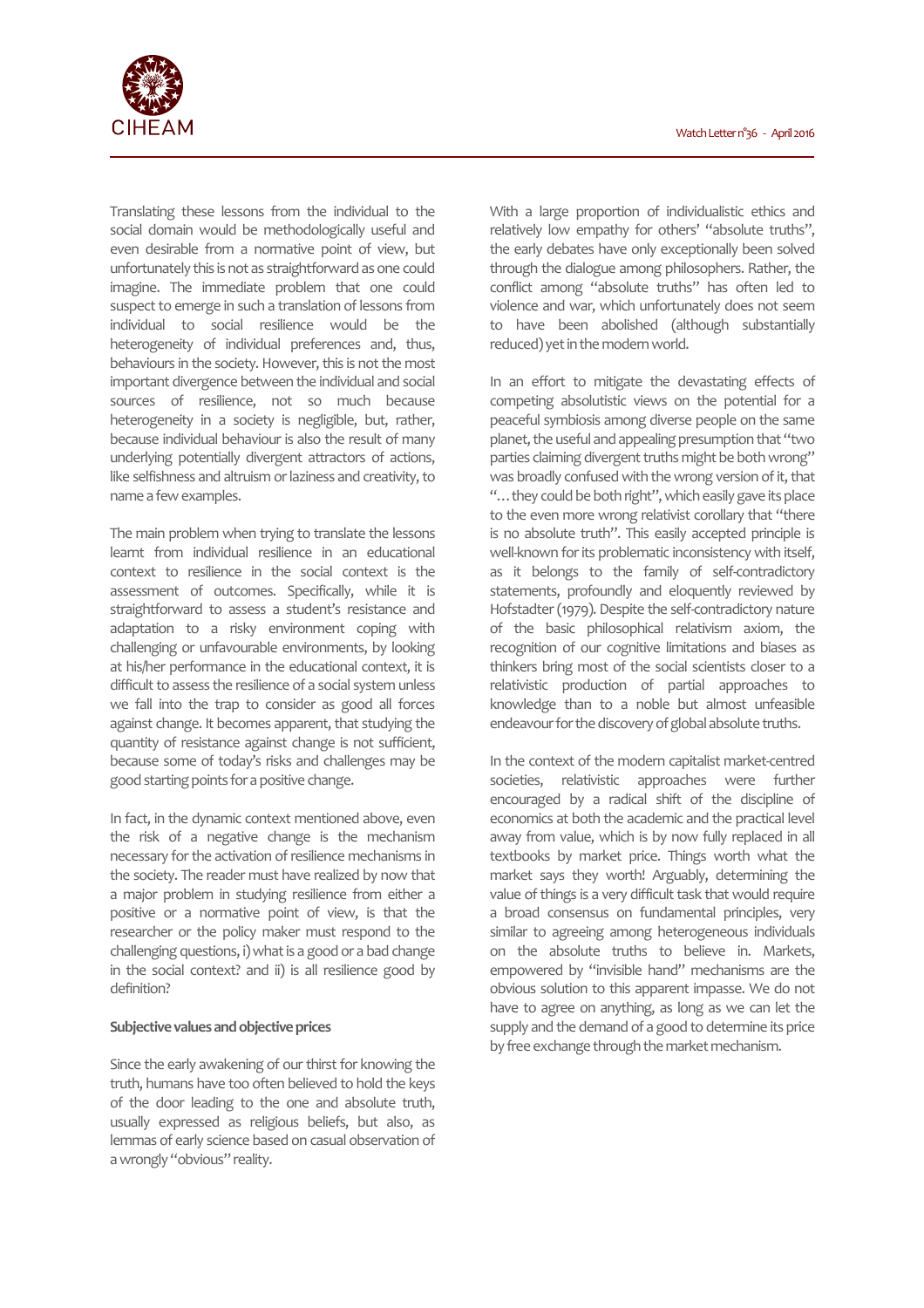

Unfortunately, we also know from bitter experiences that some large players may affect the not-so-free exchange and we establish regulatory measures to mitigate market imperfections like abuse of market power by an oligopoly. Then, we can happily let the "regulated" market determine the value of things for us. But it seems this is not enough either! The market price says that a football player must earn more money than a brain surgeon and we all agree that this is a false representation of the ranking of values of these workers for the society. Also, the market price encourages more people to look for expensive mushrooms in Spain than to cultivate cereals to reduce food insecurity in Africa. So, the price mechanism is not a good basis for the determination of the value of things. Finally, the market price is subject to "invisible hand" type of dynamics with very undesirable properties, leading often and periodically to bubbles<sup>1</sup>, which misrepresent value and mislead even experienced investors during their financial decisions.

The question is, are we prepared to look for values beyond prices? Strangely, the interest and scope of this question is by no means defined within the narrow limits of the economic domain. Rather, it must be formulated in the broader area of ethics and social norms. Furthermore, the two central problems of our times, environmental degradation and inequality, the latter heavily affecting quality of life in the Mediterranean, put immense pressure for an early response.

# **Paternalism and nudging**

l

Presumably, a fundamental principle of non-paternalist liberal ideologies is the freedom to choose. Modern markets (more global and dynamic) have been advertised on the basis of their superiority over markets in the past (more limited in space and scope) or alternative allocation mechanisms regarding the individual consumer's freedom to choose among a larger variety of options. Critiques have identified several contradictions in this approach.

For example, freedom to choose in one market may relate negatively with freedom to choose in markets at a different geographical area. Also, early results on market imperfections, predict that a larger variety leads to higher prices, driving low-income consumers out of the market, thus restricting their freedom to consume.

Most measures of market regulation may deal with such imperfections in a variety of ways (price margins, quality standards, trade agreements, etc.) but strongly avoid to challenge the assumption that preferences are as they are and should be respected as such. This is natural, because in a market-centred society, prices are the only objective information concerning the value of things. However, as we argued above, the objectivity of market-based price determination mechanisms leads to a plethora of problems like bubbles and other types of value misrepresentation.

With a large prevalence of examples from taxation and individual investment decisions but mostly arguments concerning the nutritional properties and health consequences of food choice, a rapidly growing literature has emerged since Thaler and Sunstein's (2008) book on "nudging". The literature is based on the view that people do not always make good decisions, not even when "good" is defined according to their own interest. In my opinion, this is a timid step towards the recognition of a well-known fact. When we care for someone, like for example, our son or our brother we feel entitled and obliged to remind them that smoking is harmful and that drinking and driving cannot be tolerated as a result of one's "freedom to choose". From this point of view, considering all types of individual behaviour as a natural way of optimally reacting to changes and challenges is obviously wrong. In the same way, admitting that resilience is an interesting phenomenon to study should not be confused as a proof that resilience is an exogenous feature inherent in all cultures and social groups, or that all resilience is good.

<sup>&</sup>lt;sup>1</sup> Interestingly, defined as deviations between an asset's market price and its fundamental value, admitting the existence of a fundamental value, independent of the market price.